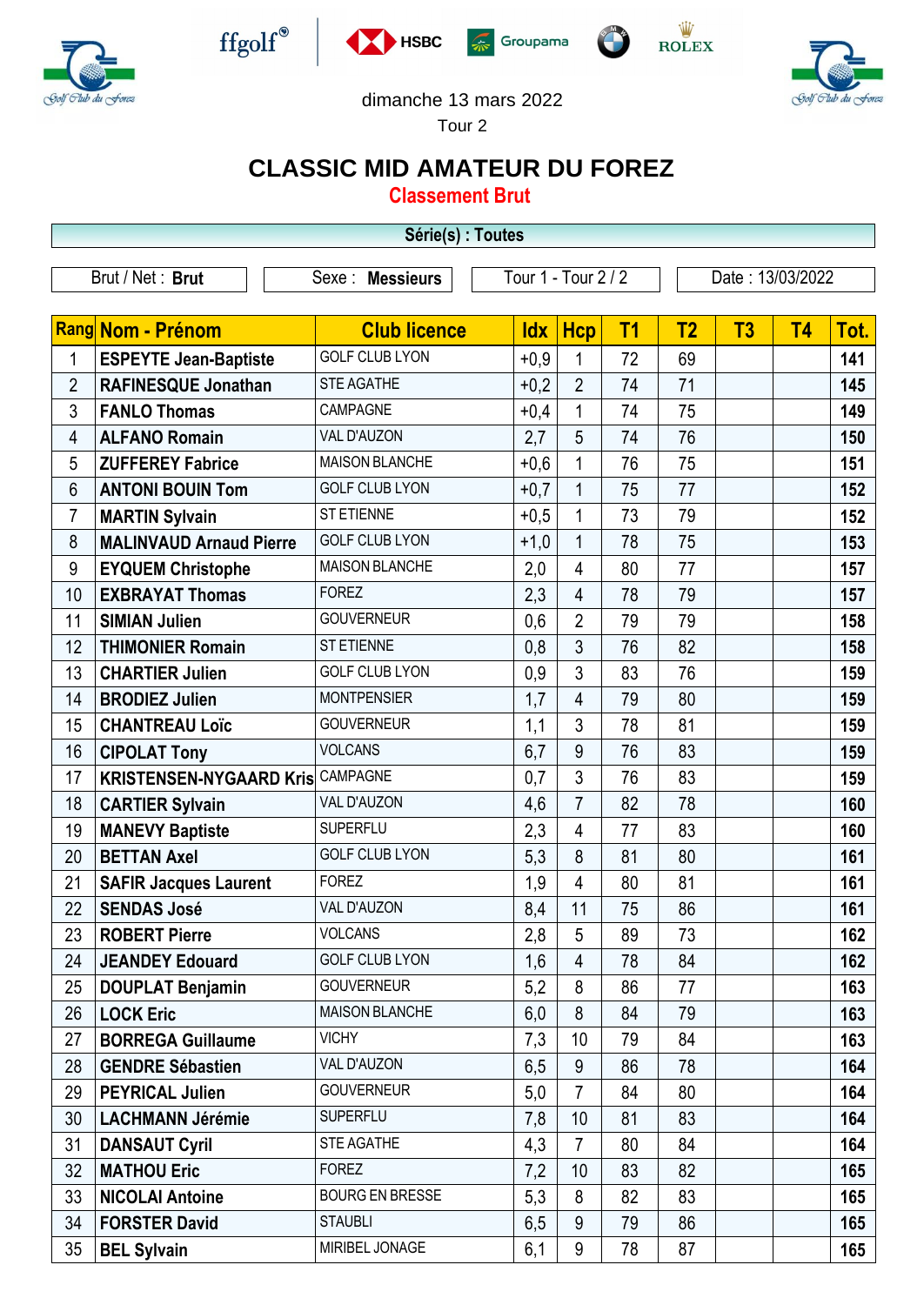|    | Rang Nom - Prénom           | <b>Club licence</b>     | <b>Idx</b> | <b>Hcp</b>     | T <sub>1</sub> | T <sub>2</sub> | T3 | <b>T4</b> | Tot. |
|----|-----------------------------|-------------------------|------------|----------------|----------------|----------------|----|-----------|------|
| 36 | <b>LAURENT Olivier</b>      | <b>MIONNAY</b>          | 1,9        | 4              | 85             | 81             |    |           | 166  |
| 37 | <b>GRAZIAN Gilles</b>       | <b>FOREZ</b>            | 10,3       | 13             | 84             | 82             |    |           | 166  |
| 38 | <b>BLANCHET Gérald</b>      | <b>MIONNAY</b>          | 2,6        | 5              | 82             | 84             |    |           | 166  |
| 39 | <b>SICRE Robin</b>          | <b>GOUVERNEUR</b>       | 3,2        | 5              | 81             | 85             |    |           | 166  |
| 40 | <b>BARONE Patrick</b>       | <b>GRENOBLE BRESSON</b> | 5,2        | 8              | 86             | 81             |    |           | 167  |
| 41 | <b>CHAMPIER Sebastien</b>   | <b>FOREZ</b>            | 6,1        | 9              | 82             | 85             |    |           | 167  |
| 42 | <b>SALVATORE Christophe</b> | <b>MAISON BLANCHE</b>   | 5,0        | $\overline{7}$ | 82             | 85             |    |           | 167  |
| 43 | <b>MARTINEZ Laurent</b>     | <b>ST ETIENNE</b>       | 6,7        | 9              | 86             | 82             |    |           | 168  |
| 44 | <b>NOVIANT Valentin</b>     | <b>CHARMEIL</b>         | 10,4       | 13             | 84             | 84             |    |           | 168  |
| 45 | <b>LACOUR Charles</b>       | <b>MONTPENSIER</b>      | 3,4        | $6\phantom{a}$ | 82             | 86             |    |           | 168  |
| 46 | <b>GRAZIAN Arnold</b>       | <b>FOREZ</b>            | 10,2       | 13             | 80             | 88             |    |           | 168  |
| 47 | <b>STIENNE David</b>        | <b>FOREZ</b>            | 8,0        | 11             | 86             | 83             |    |           | 169  |
| 48 | <b>GRACIA Tony</b>          | <b>STE AGATHE</b>       | 4,6        | $\overline{7}$ | 80             | 89             |    |           | 169  |
| 49 | <b>POLLET Remy</b>          | <b>MIONNAY</b>          | 2,4        | $\overline{4}$ | 79             | 90             |    |           | 169  |
| 50 | <b>VIALLE Mathieu</b>       | <b>MONTPENSIER</b>      | 7,4        | 10             | 89             | 81             |    |           | 170  |
| 51 | <b>PABIOT Pascal</b>        | <b>RIOM</b>             | 10,6       | 14             | 88             | 83             |    |           | 171  |
| 52 | <b>SPINOUZE Pierre</b>      | STE AGATHE              | 7,6        | 10             | 86             | 85             |    |           | 171  |
| 53 | <b>DIEZ Léo</b>             | <b>VOLCANS</b>          | 4,7        | $\overline{7}$ | 85             | 86             |    |           | 171  |
| 54 | <b>WALLERAND Didier</b>     | <b>VICHY</b>            | 8,3        | 11             | 85             | 86             |    |           | 171  |
| 55 | <b>WEBER Alexandre</b>      | <b>MAISON BLANCHE</b>   | 7,5        | 10             | 81             | 90             |    |           | 171  |
| 56 | <b>VIRMAUD Remy</b>         | STE AGATHE              | 5,8        | 8              | 95             | 77             |    |           | 172  |
| 57 | <b>HEINTZ Benoit</b>        | <b>MONTPENSIER</b>      | 6,6        | 9              | 87             | 85             |    |           | 172  |
| 58 | <b>RAVOIRE Victor</b>       | <b>ST ETIENNE</b>       | 2,1        | $\overline{4}$ | 86             | 86             |    |           | 172  |
| 59 | <b>BASTIEN Julien</b>       | <b>VICHY</b>            | 8,7        | 12             | 86             | 86             |    |           | 172  |
| 60 | <b>MATHEVON Maxime</b>      | <b>ST ETIENNE</b>       | 8,2        | 11             | 86             | 86             |    |           | 172  |
| 61 | <b>CROUZET Cédric</b>       | STE AGATHE              | 7,6        | 10             | 85             | 87             |    |           | 172  |
| 62 | <b>CADOT Pascal</b>         | <b>VICHY</b>            | 6,1        | 9              | 84             | 88             |    |           | 172  |
| 63 | <b>MAGNIN Arnaud</b>        | <b>CHAMPLONG</b>        | 8,5        | 11             | 84             | 88             |    |           | 172  |
| 64 | <b>RODRIGUES Jacques</b>    | <b>RIOM</b>             | 10,6       | 14             | 86             | 87             |    |           | 173  |
| 65 | <b>ASCEDU Pierre</b>        | <b>CSA EMHM</b>         | 8,9        | 12             | 87             | 87             |    |           | 174  |
| 66 | <b>SHIM Gyuin</b>           | ST ETIENNE              | 6,8        | 9              | 87             | 87             |    |           | 174  |
| 67 | <b>TRESCARTES Sébastien</b> | <b>ST ETIENNE</b>       | 10,3       | 13             | 88             | 87             |    |           | 175  |
| 68 | <b>DECOSSAS Sebastien</b>   | <b>GRENOBLE BRESSON</b> | 2,4        | $\overline{4}$ | 88             | 88             |    |           | 176  |
| 69 | <b>LESENNE Sylvain</b>      | <b>RARAY</b>            | 9,7        | 13             | 87             | 89             |    |           | 176  |
| 70 | <b>BONHOMME Fabien</b>      | AIX LES BAINS           | 6,4        | 9              | 86             | 90             |    |           | 176  |
| 71 | <b>DON Gregory</b>          | VAL D'AUZON             | 7,2        | 10             | 91             | 86             |    |           | 177  |
| 72 | <b>PACCALIN Vincent</b>     | LYON SALVAGNY           | 6,9        | 9              | 88             | 89             |    |           | 177  |
| 73 | <b>RUDEL Florent</b>        | VAL D'AUZON             | 6,9        | 9              | 93             | 85             |    |           | 178  |
| 74 | <b>NOURRISSON Alex</b>      | <b>SUPERFLU</b>         | 5,7        | 8              | 92             | 86             |    |           | 178  |
| 75 | <b>SAVATTEZ Eric</b>        | <b>MIONNAY</b>          | 8,9        | 12             | 89             | 89             |    |           | 178  |
| 76 | <b>CHARROIN Gauthier</b>    | <b>ST ETIENNE</b>       | 5,8        | 8              | 81             | 97             |    |           | 178  |
| 77 | <b>BENOIT Michel</b>        | <b>MORMAL</b>           | 5,2        | 8              | 93             | 86             |    |           | 179  |
| 78 | <b>PERRIER Vincent</b>      | <b>SUPERFLU</b>         | 8,3        | 11             | 92             | 87             |    |           | 179  |
| 79 | <b>KERIOUI Karim</b>        | <b>RIOM</b>             | 9,8        | 13             | 95             | 85             |    |           | 180  |
| 80 | <b>MONTEIRO Mario</b>       | <b>BUSSY</b>            | 8,4        | 11             | 89             | 91             |    |           | 180  |
| 81 | <b>MANUEL Benjamin</b>      | <b>CSA EMHM</b>         | 8,3        | 11             | 94             | 87             |    |           | 181  |